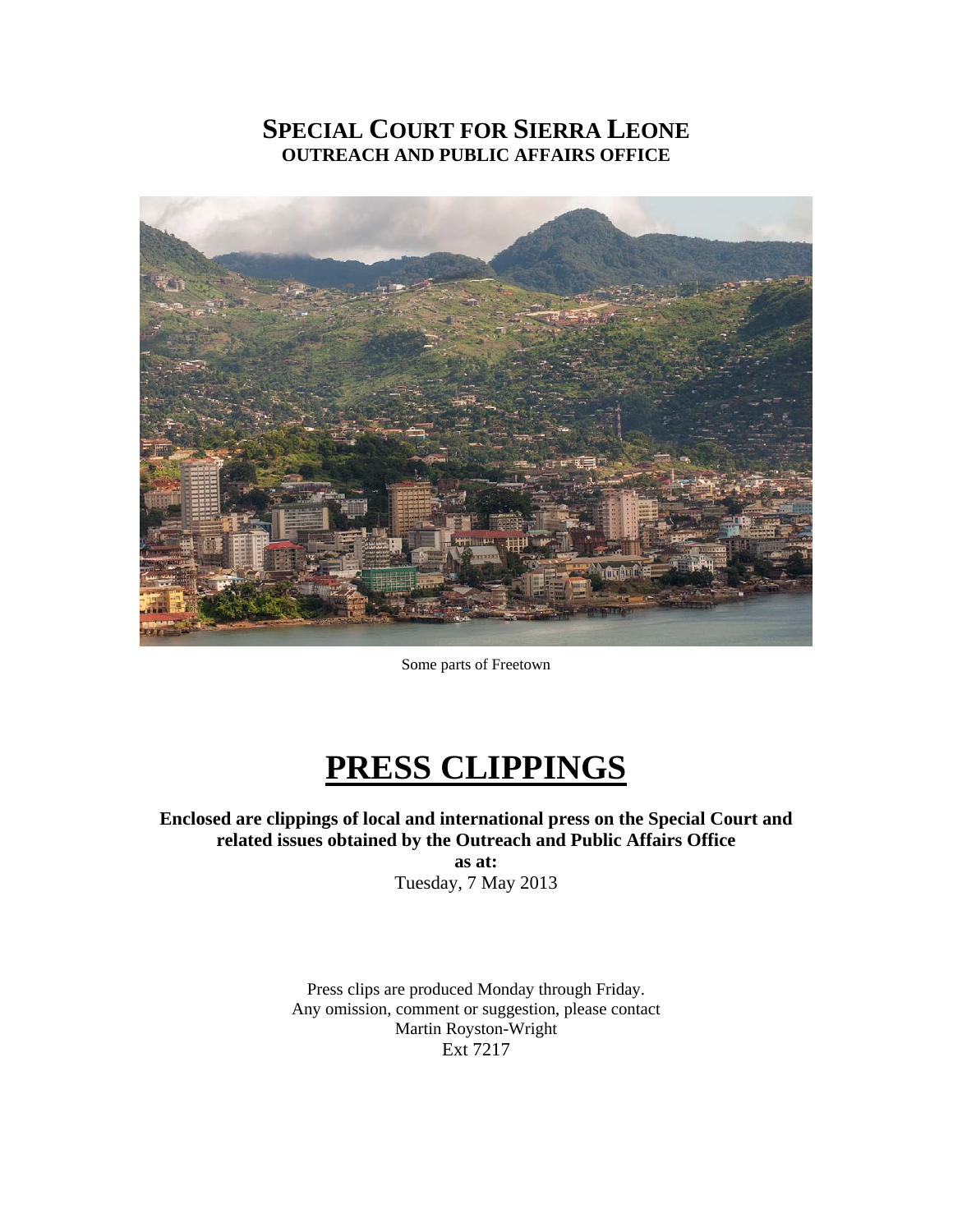| <b>International News</b>                                     |           |
|---------------------------------------------------------------|-----------|
| As Moses Blah Laid to Rest / <i>Heritage</i>                  | Pages 3-4 |
| MRU - a Region Transitioning From Conflict to Peace/ Heritage | Pages 5-7 |
| In CAR, Diamonds Are a Rebel's Best Friend / Associated Press | Pages 8-9 |
| ICC Postpones Trial for Kenyan Deputy President / VOA         | Page 10   |
| Uwinkindi Trial Start Drags / Hirondelle News Agency          | Page 11   |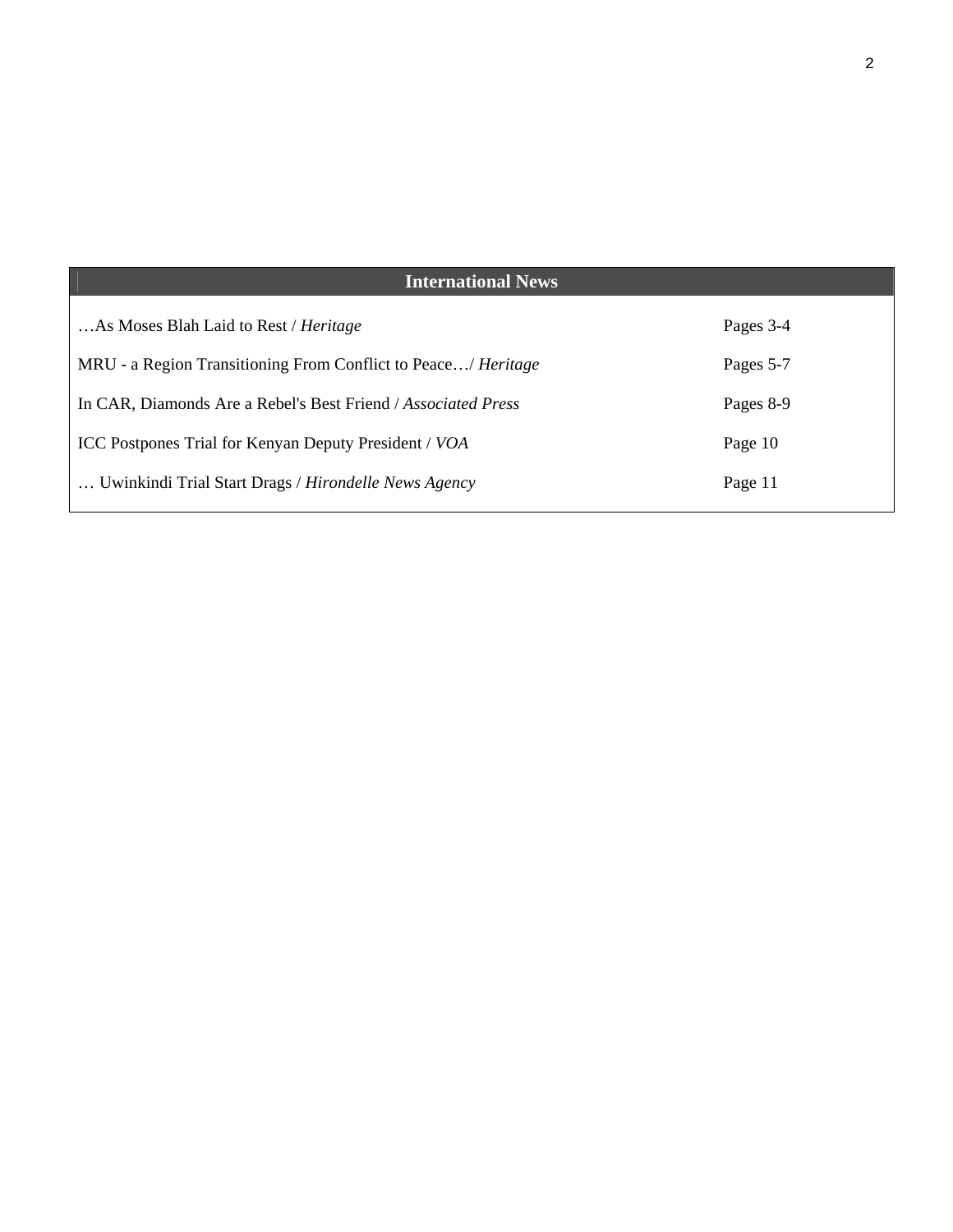Heritage (Liberia) Monday, 6 May 2013 Opinion

#### **Funeral Eulogies, Praise-Singing and Preaching, 'He Was Good Man Gospel' - As Moses Blah Laid to Rest**

#### *"Our mutual value is for us the value of our mutual objects. Hence for us man himself is mutually of no value". - Karl Marx*

If the maxim that death is not the worst thing to happen to a man is anything to go by - former President Moses Blah can indeed retired peacefully as he joined his forebears. The day was "All Fools' Day" - a number of number stations sought to fool the Liberian people with strange newscasts. The former President had died on the same day but his story was not the usual April Fools' trick as it were.

Mourners are quite a bit perplexing though especially when the remains of the dead is lying petrified and cannot respond to the tributes being offered during wake-keeping or the funeral service. Everyone said Moses Blah was indeed a good although dead man. If there is some truth - then we could be inclined to say as food-hardy bigots that Charles Taylor was indeed a good man. Hmm! Any reason for suspicion about Taylor's attributes? If we were to speak to loyalists of the former president - the story would be amazing, wouldn't it?

Why equate Blah to Taylor? The former Vice President replaced his deceased predecessor - Enoch Doegolea. Vice Presidents work in the shadows of their bosses and they usually play nominal roles - such as serving as emissaries when the president proper is indisposed if you may or simply run errands - at least with all due respect to the president. No president has ever chosen an ambitious number two man. Could it be for obvious reasons or the typical tendency of humankind? We would rather implore inquisitive elements to speak to sitting or former presidents.

In an attempt to analyze the Moses Blah's factor in the context of the Liberian political equation viz-a-vis the NPP structure - we can confidently say Taylor was indeed his own man. The party was there in name and form but Taylor was the Lord and Gospel as it were. Before Blah, there was no gainsaying that his predecessor hailed for the same region like him. Did Taylor preserve the Vice presidency for only people of that region? Charles Taylor singularly relied on the resolve, commitment and tenacity of the people of Nimba to prosecute his bush war. He did not need to engage in any propaganda to win hearts and minds to turn the civilians in that region into fighting machines.

Arguably, the Vice Presidency in Taylor's reckoning was a convenient and most suitable way of appeasing the sons and daughters of Nimba county who volunteered and sacrificed their sweat, blood and toil to remove the late Samuel Doe from power. Did Doe's exit mean Liberia's woes were over? Surely not! It marked an incredulous beginning amid disastrous consequences.

Moses Blah was one of the self-styled Generals the Liberian conflict produced. Mind you, this country under Charles Taylor had tons of undeserved jokers who were deceived by bearing carrying ranks conferred, which were not based on any merit system. Surely, once you proved a brave and mindlessly chap who could kill a dozen people at a go, your reward would be a bucket of empty titles that were not merit. In the thick of the Liberian conflict in 1990, little was heard of Blah. We heard of Prince Johnson, Isaac Saye Musa, Sam Latrobe, Paul Vaye, Moses and Samuel Varney, Cooper Teah, Alfred Mehn, Putu Major, Albert Zoegreae, etc. He might not have been amongst the names frequently mentioned when it came to so-called Special Forces from Libya. In any case, he happened to have been one of them though.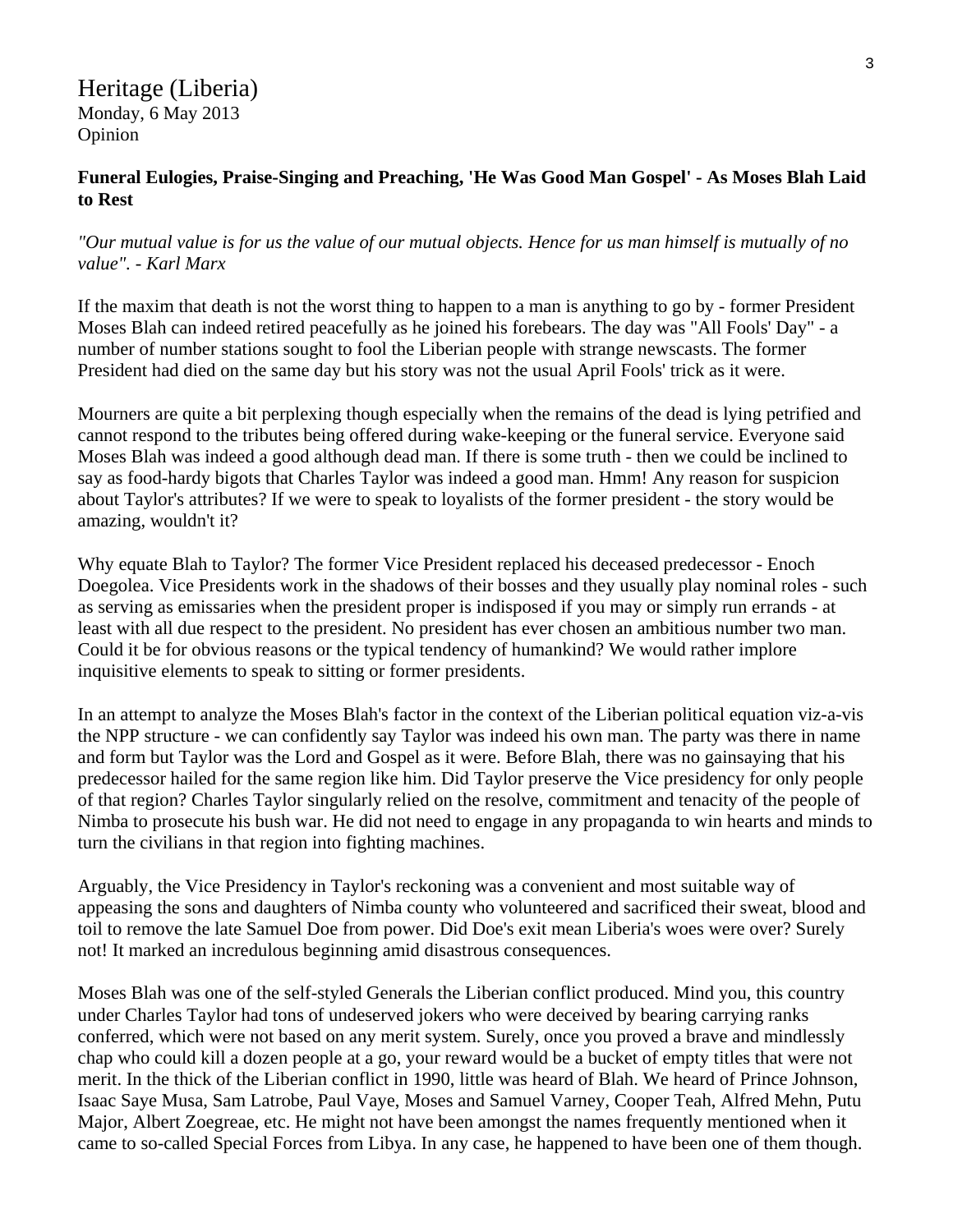Moses Blah showed up in Tripoli as Liberia's Ambassador to the North African country - where he remained on diplomatic assignment for a couple of years until he was recalled by Charles Taylor. His return coincided with the death of late Vice president Enoch Doegolea. Taylor was the 'big boss' who could at will make determination without any consultation. Charles Taylor had hand-picked Moses Blah as Doelogea's successor, a decision that did not warrant any contribution from the N.P.P. He was president and the party was his making - all other people could go to hell. Such authoritarian tendency elated a lot of his followers who still believe in this day and age that Taylor ought to be here to perpetuate his despotic reign. Would anything have changed if a successor had not been appointed in the first place? Not really folks!

Moses Blah saw himself on the wrong end of things after it was alleged that he tried to engage in some sinister plan when Taylor was whisked out of Accra, Ghana upon the issuance of an indictment for his arrest by the UN-backed Special Court in Sierra Leone. N.P.F.L.'s notorious General and head of Taylor's dreaded Anti-Terrorist Unit (ATU), Benjamin Yeaten announced on Kiss FM that: "There would be military vibrate if Taylor was ever arrested". Those who know Yeaten knew he was god damn serious especially where he bore traits of notoriety for the commission of gruesome and cold-blooded murders in the name of silencing critics of the regime. In spite of those allegations, Blah survived. But retributions and recriminations were the order of the day in the Taylor's era.

Despite being crossed on a number of occasions with his former boss - Blah still enjoyed the erratic confidence of his unpredictable master. When the last straw had finally broken the camel's back and Taylor's ability to make war anymore was untenable - his preference for a successor was Moses Blah. Taylor had no choice but attempt to put up a brave face. He advanced the argument of a succession plan any way. Did it really matter? Would it change anything? The writing on the wall clearly read: "You are out of this game. Secure for yourself a graceful exit"! Taylor left disgracefully and Blah took the oath of office as Executive President pending the arrival of the Transitional Government that was being formed in Accra, Ghana.

As President, Moses Blah will be remembered for making one major and significant diplomatic overture. Under his administration Liberia re-established full diplomatic relations with the People's Republic of China in 2003. He could not pay salaries since his former boss absconded to Calabar in eastern Nigeria with millions stashed in his private mansion. How could he preside over anything reasonable when the drums of war raged? He did not present himself as a belligerent persona. He offered an Olive Branch to all sides - recognizing that Liberia is one country - indivisible - with liberty and justice for all. Prior to Blah's death he lived a relatively quiet life. Followers of Taylor seemed to have grimaced when the former President showed up in The Hague to take the witness stand against his former boss. But the former second in command to Taylor maintained that he was loyal to Taylor in spite of the latter's incarceration.

The plight of Blah who died of cardio-related ailment - generated debates across the divide with claims and counter-claims that the government did little to identify with the late president. Families of the late president confirmed that he received his retirement benefits regularly. With Blah being interred in his home town, the brouhaha associated with how former elected leaders in this country should be treated could be brought to rest when the parliament shall have finally weighed in on finalizing the legislation as such. May his soul rest in perfect peace.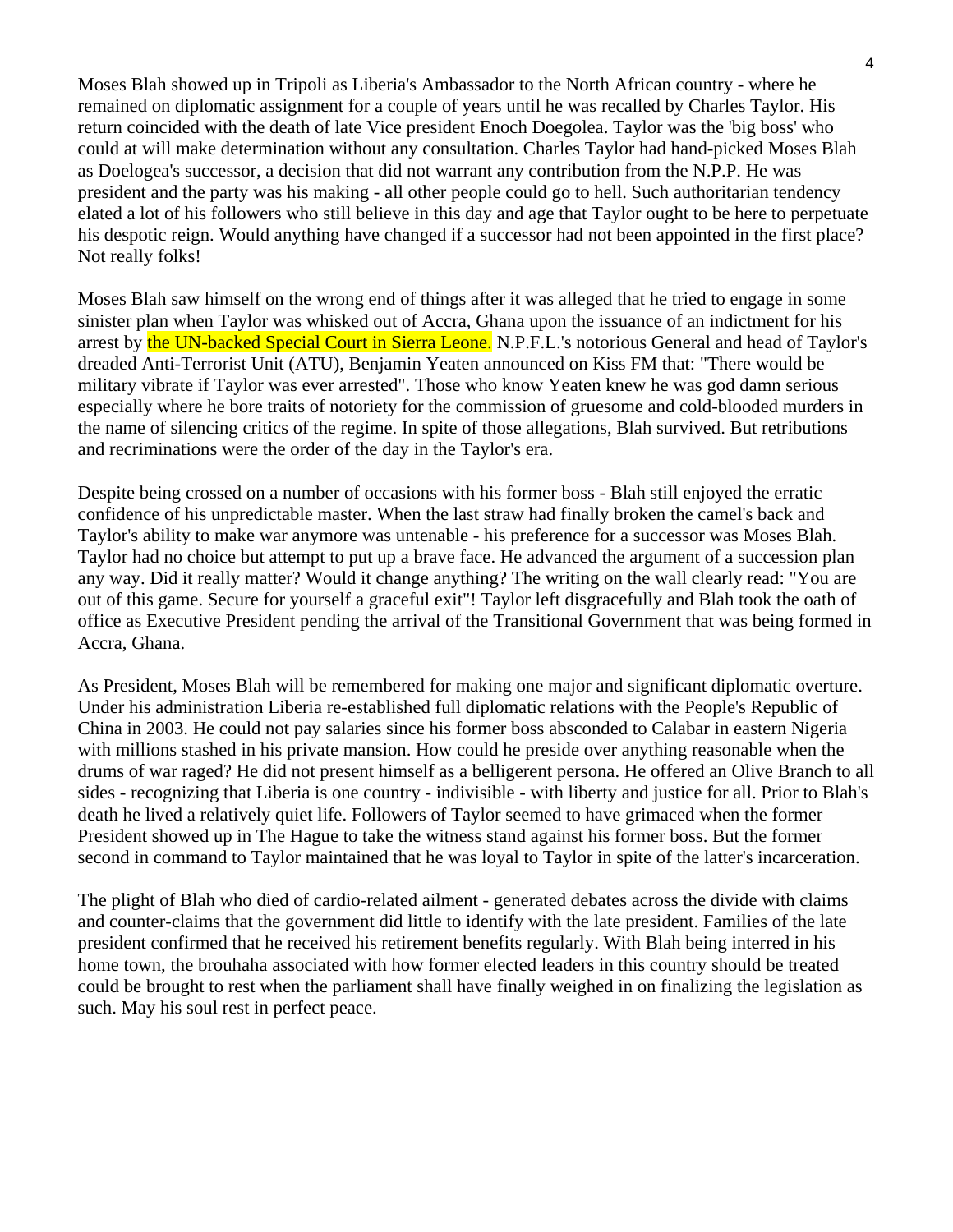# Heritage (Liberia) Thursday, 2 May 2013 Opinion

#### **MRU - a Region Transitioning From Conflict to Peace: It's Time to Walk the Walk...**

In 1989, Liberia became the birthplace of unholy events that later culminated into a full-scale regional imbroglio. Arguably, the regional conflict was thrust on greed and the overwhelming quest for amassing illicit wealth. Liberians must have been fed up with Doe, hmm! Were the ordinary Liberians sick of the regime or could it be that the politicians thought they had enough of his autocratic rule?

Whatever the case, neighboring Ivory Coast provided the launching path for cross-border incursion into the small West African nation. Liberians were indeed engrossed into the frenzy of a highly charged Christmas season.

Not quite to the astonishment of many Liberians, former General Services Agency (GSA) boss, Major Charles Taylor announced himself as the self-styled leader of the rebellion. Prior to the firing of the first shot from an N.D.P.L. barrel, the government of President Doe had done some swoop based on Intel gathered about the incursion and made a couple of arrests. Mainly ethnic Gios and Manos were arrested in the security swoop of suspected elements of the rebellion. Confessions supposedly made on ELTV by the captured rebels linked the suspects to being accomplices to the insurrection - that the regime thought had been nib in the bud. That perception was one of a nine day wonder for supporters of the Doe administration who had reckoned the situation was synonymous to series of coup plots supposedly nabbed before they saw the light of day.

The retreated rebels of Charles Taylor-led National Patriotic front of Liberia (N.P.F.L) regrouped and by late February 1990 - amid an onslaught to take the capital city. But the rapidity with which the insurgents were advancing on the seat of government was just beyond imagination. Liberians were ignorantly embracing a rebellion they seemed at the time to understand so little about.

The government was not prepared to play to the propaganda gallery and so Taylor reckoned the trick and utilized it to the fullest. Many had unknowingly come to see Taylor and his bunch of atrocious bandits as "messiahs". Yes, they reasoned out of stupor ignorance that indeed as 'rebels' they were "freedom fighters". Liberians were never in bondage - it was the quest for 'power by all means necessary' that underpinned the madness that occasioned our nation. Taylor won more of an ethnic-based sympathy, which saw folks from Nimba" swelled the ranks of the uprising.

While Liberians thought Taylor's eyes were simply set on the forced removal of Doe from office to enthrone democratic values - West Africa's newfound Mafia was bent on regional conquest to say the least. How could that have been made possible? In Taylor's war prosecuting efforts he came to meet and group of Sierra Leoneans led by Corporal Foday Sankor; a photographer-turned revolutionary in a Libyan training camp. They seemed to have become like-minded bed-fellows. Sankor joined Taylor in aiding and abetting the mayhem in Liberia. When Taylor realized he had covered his so-called 99.9% of the country except Monrovia - Sierra Leone became the new target. In 1991, in spite the tens of thousands of Liberian refugees the good people of Sierra Leone were generously harboring amid the tragedy that was besetting Liberia - Taylor sought to support a bush war campaign on Liberia's western frontier. Sierra Leone was the target. Foday Sankor had ambition to rule Sierra Leone as part of the reason why he even went to Libya to train in Guerrilla warfare. He did not have the kind of manpower capability to make any significant impact and was forced to become shadowed by Charles Taylor. Realizing the Americans' interpretation of "no free lunch" - Taylor's support couldn't come as any surprise folks.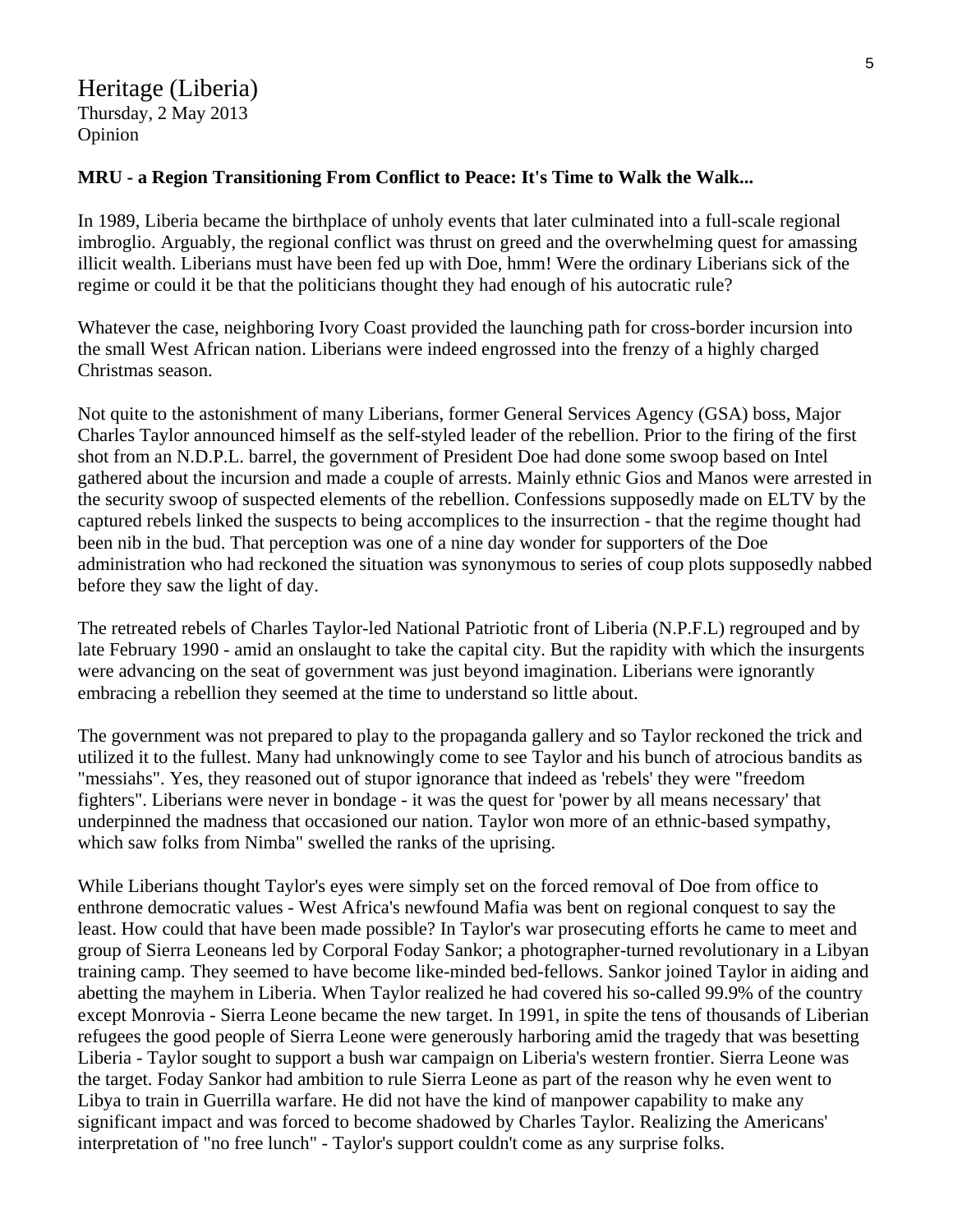The Flames of an imposed conflict rocked the former British colony as the competing militias' recklessness rained havoc on innocent Sierra Leoneans. The rapacious action of one bad egg from a Liberian basket sough to ruin the once cozy relationship between two friendly neighbors that had coexisted for decades. Taylor had uncharacteristically lit fire on the mountain - coerced Liberians to prosecute a war they had absolutely no business being involved in. An emerging "West African Hitler" was set on the horizon bent on some kind of bellicose.

It took the combined intervention of Nigerian and British military supremacy to squarely deal with the rebellion in Sierra Leone. Peace was finally restored after nearly a decade of out-right brutality visited on the Sierra Leonean people especially outside their own choosing. As war raged in Liberia and Sierra Leone - neighboring Guinea and Ivory Coast were the safe havens that offered sanctuaries for refugestricken Liberians and Sierra Leoneans who were bundled out of their homelands by the trappings of mindless conflict brought on them by faceless elements.

Like the strong, brave and intelligent Guinean commandoes were able to successfully repelled fierce aggression from the Portuguese in 1970, they (Guineans) similarly remained resolute in completely thwarting insurgents seeking to overthrow the government of the late Lasanna Conte amid cross-border attacks from Liberia. What was the story of Guinea versus Portugal incursion? Operation Green Sea was an amphibious attack on Conakry, the capital of Guinea, by between 350 and 420 Portuguese soldiers and Portuguese-led Guinean fighters in November 1970. The goals of the operation included the overthrow of Ahmed Sékou Touré's regime, capture of the leader of the African Party for the Independence of Guinea and Cape Verde (PAIGC), Amílcar Cabral, destruction of the naval and air assets of the PAIGC and its Guinean supporters, and the rescue of Portuguese POWs held in Conakry.

The attackers withdrew after rescuing the POWs and destroying some PAIGC ships and Guinean air force infrastructure, but failed to capture Amílcar Cabral, the leader of PAIGC guerrillas, or to topple the regime of Guinean dictator Ahmed Sékou Touré.

In 1952, Ahmed Sékou Touré became the leader of the Guinean Democratic Party (PDG). In 1957, Guinea had an election in which the PDG won 56 of 60 seats. The PDG conducted a plebiscite in September 1958 by which Guineans overwhelmingly opted for immediate independence rather than for continued association with France. The French withdrew and, on 2 October 1958, Guinea proclaimed itself a sovereign and independent Republic with Touré as its President. In 1960, Touré welcomed to Guinea and supported Amílcar Cabral and his organization, the PAIGC, which was seeking the independence of Portuguese Guinea (now Guinea-Bissau) and Cape Verde from Portugal. In 1961, the PAIGC began the Guinea-Bissau War of Independence.

In a show of faceless craze after the Guineans launched a counter-offensive against Guinean dissident forces that used Liberia as their springboard for the incursion - Charles Taylor vowed to fight on with Liberian blood, sweat and tears to preserve Liberian territory. That didn't make any sense since the war effort was not in Liberia's best interest let alone approved by Liberians. Shamelessly, Taylor remarked: "He that is down fears no fall".

Along Liberia's eastern corridor is French-speaking Ivory Coast - a country that has enjoyed several years of peace, tranquility and economic boom. Under the rule of the country's longest serving Medical Doctorturned politician, Felix Houphÿ uett-Boigny, the West Africa nation proved an economically prosperous example of an emerging market. Ivory Coast enjoyed a cocoa boom while the country forged ahead with an incredible infrastructural development. It is no gainsaying that countries that enjoy peace must always endeavor to learn from the experiences and missteps of war-torn nations to avoid wrong pitfalls.

In real time the chicks had come home to roast - as turmoil hit the former French colony. Gen. Robert Guie staged a non-resistant coup in 1999 against Henri Kona Bedie when mutineer soldiers went on the rampage in the capital Abidjan. His attempt to organize and participate in elections as player and referee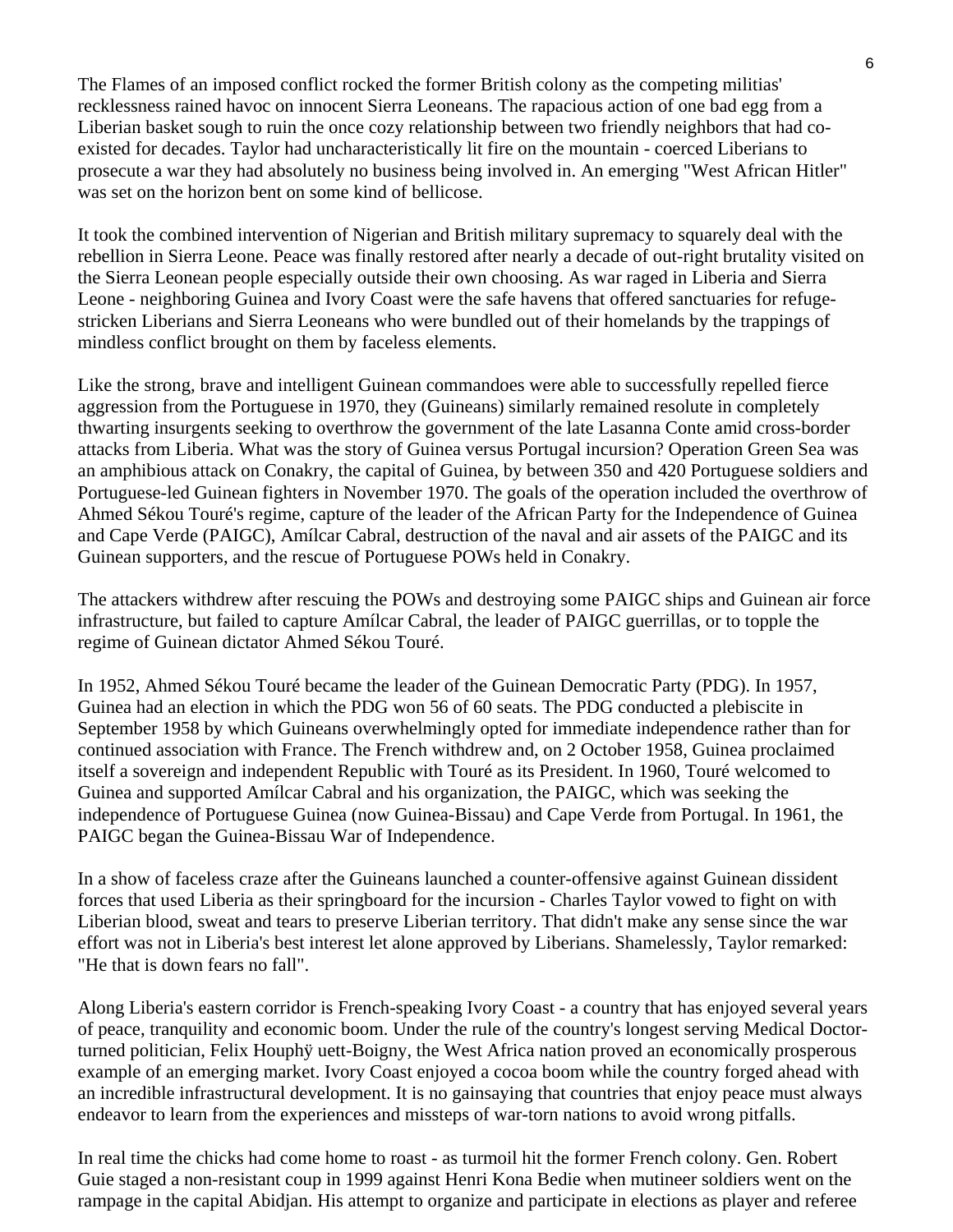worsened his woes. Although not announced as president, veteran opposition leader lead - Laurent Gbargbo declared himself winner in those controversial polls. Gen. Robert Guie was subsequently brutally murdered under mysterious circumstances. Gbargbo seized powered and established his authority in an autocratic style. While the stakes of fragility remain high in Ivory Coast - recipe for lasting peace is anchored on the commitment of all Ivoirians to end the bitterness.

While pundits consider the region still fragile, Sierra Leone, Liberia, Guinea and Ivory Coast are gradually nursing the national healing process to restore stability to their respective countries in order to get on with the crucial task of nation-building. But the leaders of the Mano River Basin have resolved to become each other's keeper. They have a point as peace and stability in either country means fewer headaches for the previously troubled region. But actions and not rhetoric from the lips of the regional leaders converged on the Liberian capital, Monrovia would go a long way to bring the much needed lasting peace, stability, socioeconomic benefits to the sub-region. Never again should we allow our territories to become havens for the violent oppression of humanity.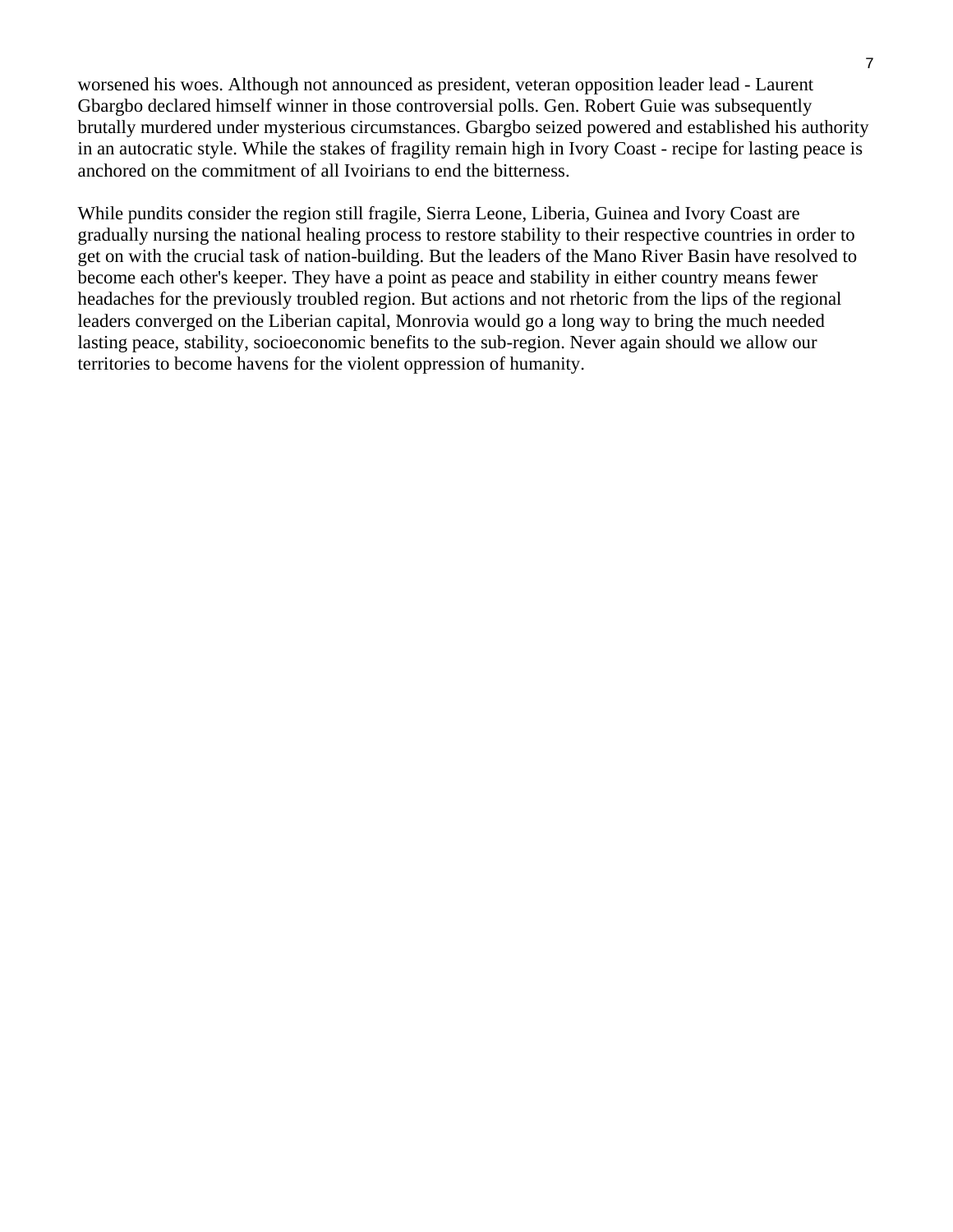# Associated Press Monday, 6 May 2013

#### **In CAR, diamonds are a rebel's best friend**

#### By KRISTA LARSON

NDELE, Central African Republic -- Armed with rocket-propelled grenades and Kalashnikov rifles, Seleka rebels who ousted Central African Republic's president six weeks ago are solidifying their control over the country's lucrative diamond industry and have even been selling some of the stones, witnesses here in the isolated and violent north say.

Rebels have for several years controlled some of the diamond-producing areas in the north, but with the overthrow of President Francois Bozize in March the Seleka rebel coalition now is the government, posing one of the greatest challenges in years to international efforts to stem the trade of "blood diamonds."

Fighters are blocking off diamond-producing areas, residents and local officials told an Associated Press reporter who recently visited Ndele, a rebel-controlled town in northern Central African Republic.

Central African Republic's new government insists that it intends to fully comply with the Kimberley Process, which aims to curb the trade in blood diamonds whose profits have driven some of the bloodiest conflicts in Africa over the past 20 years. It went into effect in 2003 in the aftermath of the brutal West African civil wars in Sierra Leone and Liberia where diamonds were used by armed groups to fund the conflicts.

"We remain in the Kimberley Process and we respect the principle," said new Information Minister Christophe Gazam Betty. Central African Republic Diamonds Krista Larson

Newly appointed Minister of Mines Herbert Gontran Djono-Ahaba declined on several occasions to be interviewed on the subject. He is a member of the Seleka alliance, whose fighters have set up checkpoints along the dirt paths leading to mining areas around Ndele.

Seleka rebels are now in control there, say residents who fled the town of Sangba, about 85 kilometers (50 miles) southeast of Ndele.

"The diamond business is now forbidden to anyone who is not with Seleka," said one local official who fled from Sangba. The official refused to be identified because of security concerns.

Even more worrisome, the Seleka members are - according to several people who fled Sangba - being aided by armed fighters from neighboring Sudan known as the Janjaweed, who were accused of committing atrocities against civilians in Darfur. Sudan, whose leader is wanted by the International Criminal Court, is not part of the Kimberley Process. Observers fear many of Central African Republic's illicit diamonds are being funneled into Sudan.

The residents spoke to AP only on condition of anonymity for fear of reprisals from the rebels, who roam through the area's towns in stolen vehicles full of rocket-propelled grenades and other weapons.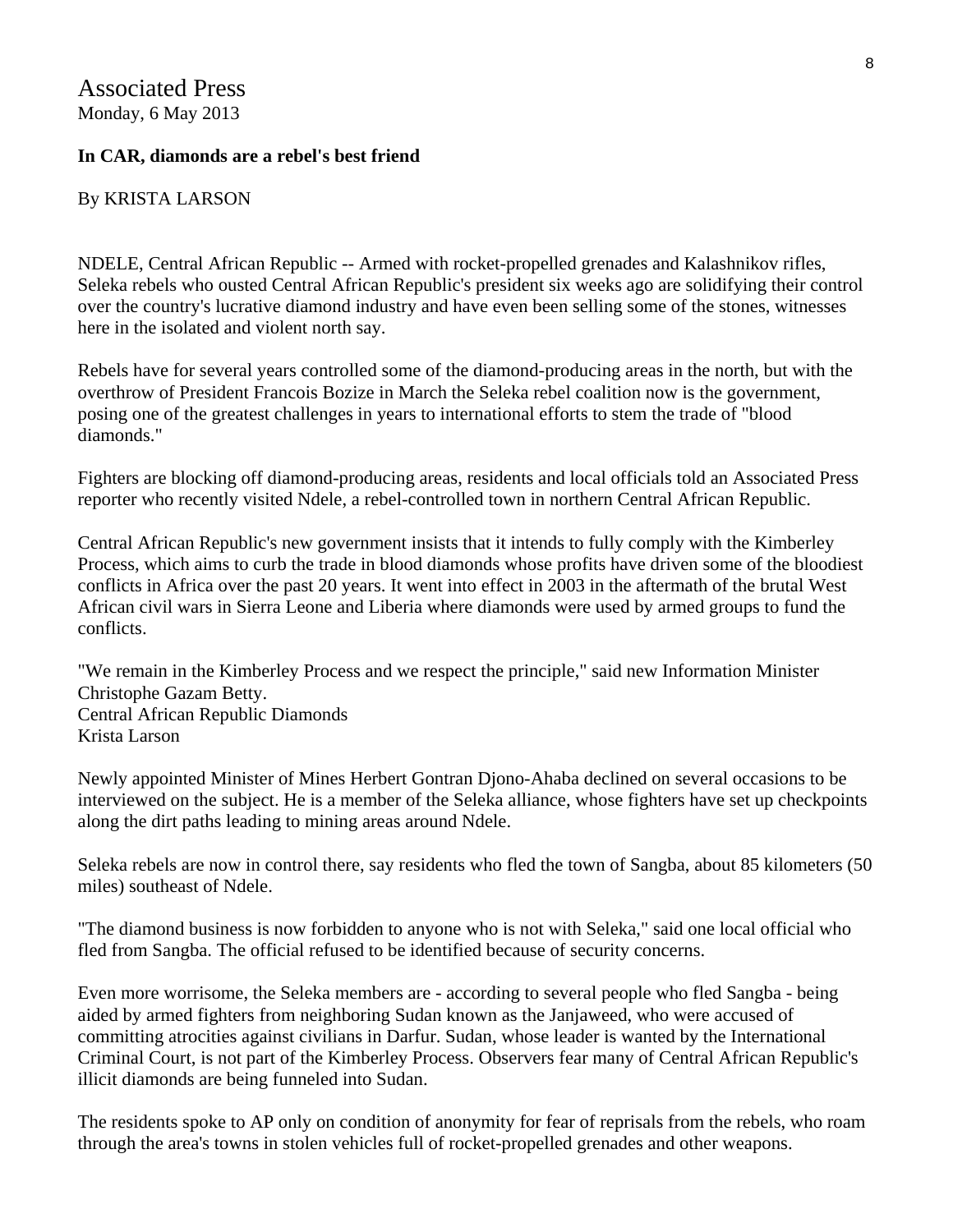The Kimberley Process system for certifying the origin of diamonds is meant to inform customers about where the stones originated. Diamonds are exported with certificates saying they are conflict-free. Countries found to be in violation cannot legally export their gems to the major diamond cutting hubs of Belgium, Israel and India. The case of Central African Republic could become the most significant test in years of the Kimberley Process.

The Kimberley Process has initiated procedures that could lead to a temporary suspension of Central African Republic until a review mission can be sent, Kimberley Process chair Welile Nhlapo told a meeting of the diamond industry in Tel Aviv on Monday.

"The developments in the Central African Republic inform us that there are still situations where conflict diamonds continue to fuel rebel activities to remove elected official governments," Nhlapo told the meeting of the World Diamond Council.

Read more here: [http://www.fresnobee.com/2013/05/06/3288103/in-car-diamonds-are-a-rebels](http://www.fresnobee.com/2013/05/06/3288103/in-car-diamonds-are-a-rebels-best.html#storylink=cpy)[best.html#storylink=cpy](http://www.fresnobee.com/2013/05/06/3288103/in-car-diamonds-are-a-rebels-best.html#storylink=cpy)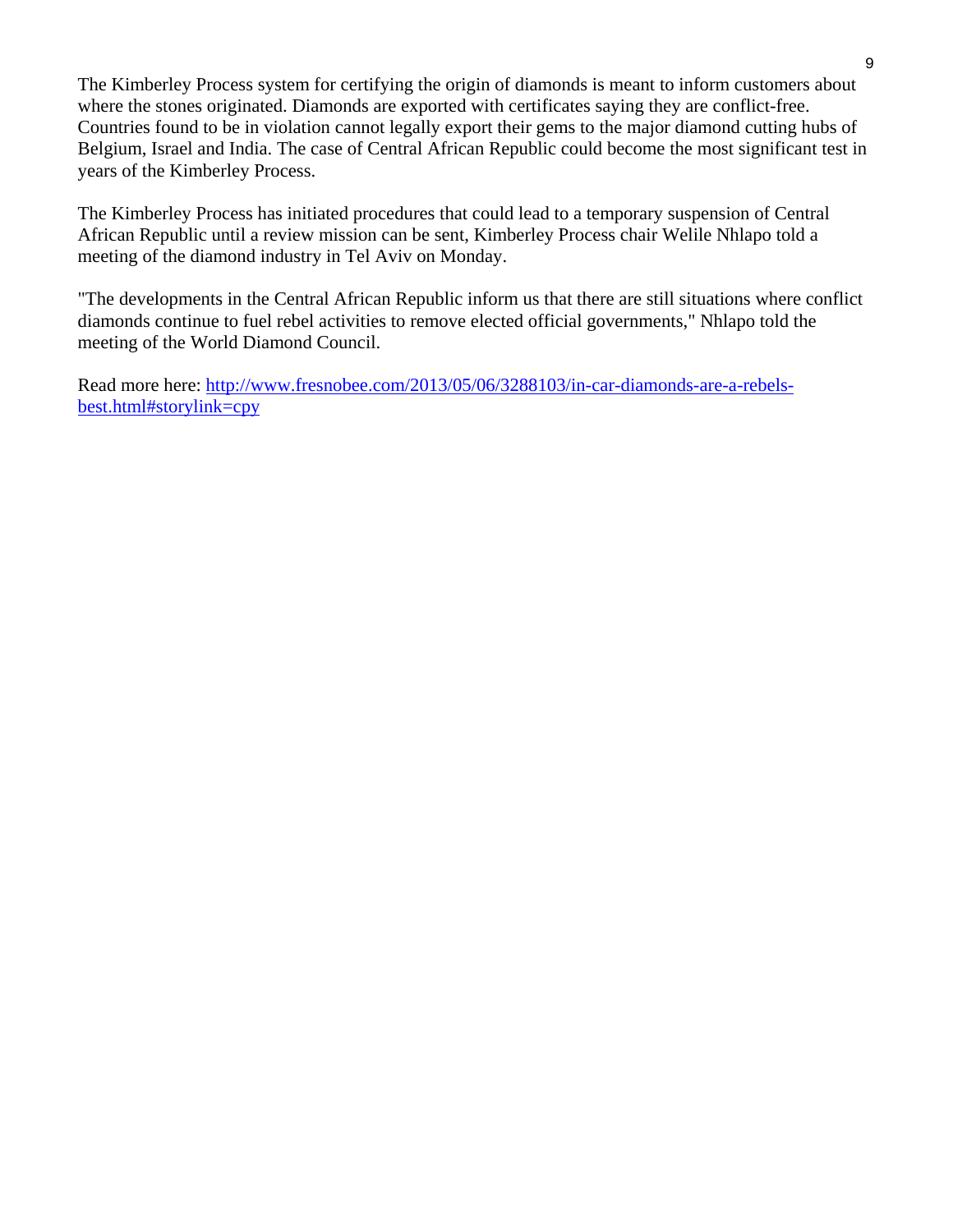## **ICC Postpones Trial for Kenyan Deputy President**

The International Criminal Court [ICC] has delayed the trial of Kenyan Deputy President William Ruto, who is facing charges of crimes against humanity.

The trial was set to begin May 28, but a court statement Monday said it was "provisionally" postponed until after judges hold status conferences with prosecutors and defense attorneys.

Ruto is accused of helping to organize a campaign of ethnic violence after Kenya's disputed 2007 presidential election. More than 1,100 people were killed and 300,000 displaced from their homes.

Despite the charges, Ruto was elected as the running mate of new Kenyan President Uhuru Kenyatta in March. Kenyatta is facing similar charges at the ICC and is due to go on trial in July. In March, his lawyers asked the court to drop the charges, after the case against the president's co-accused, Francis Muthaura, collapsed.

A Kenyan radio executive, Joshua Arap Sang, is being tried alongside Ruto, although the ICC has said his contribution to the crimes was "not essential."

This is the second time the ICC has delayed the trial, which was originally set to begin last month.

The court says that in its status conferences, scheduled for this week and next, it will address prosecutors' request to add five people to the list of witnesses, among other procedural matters.